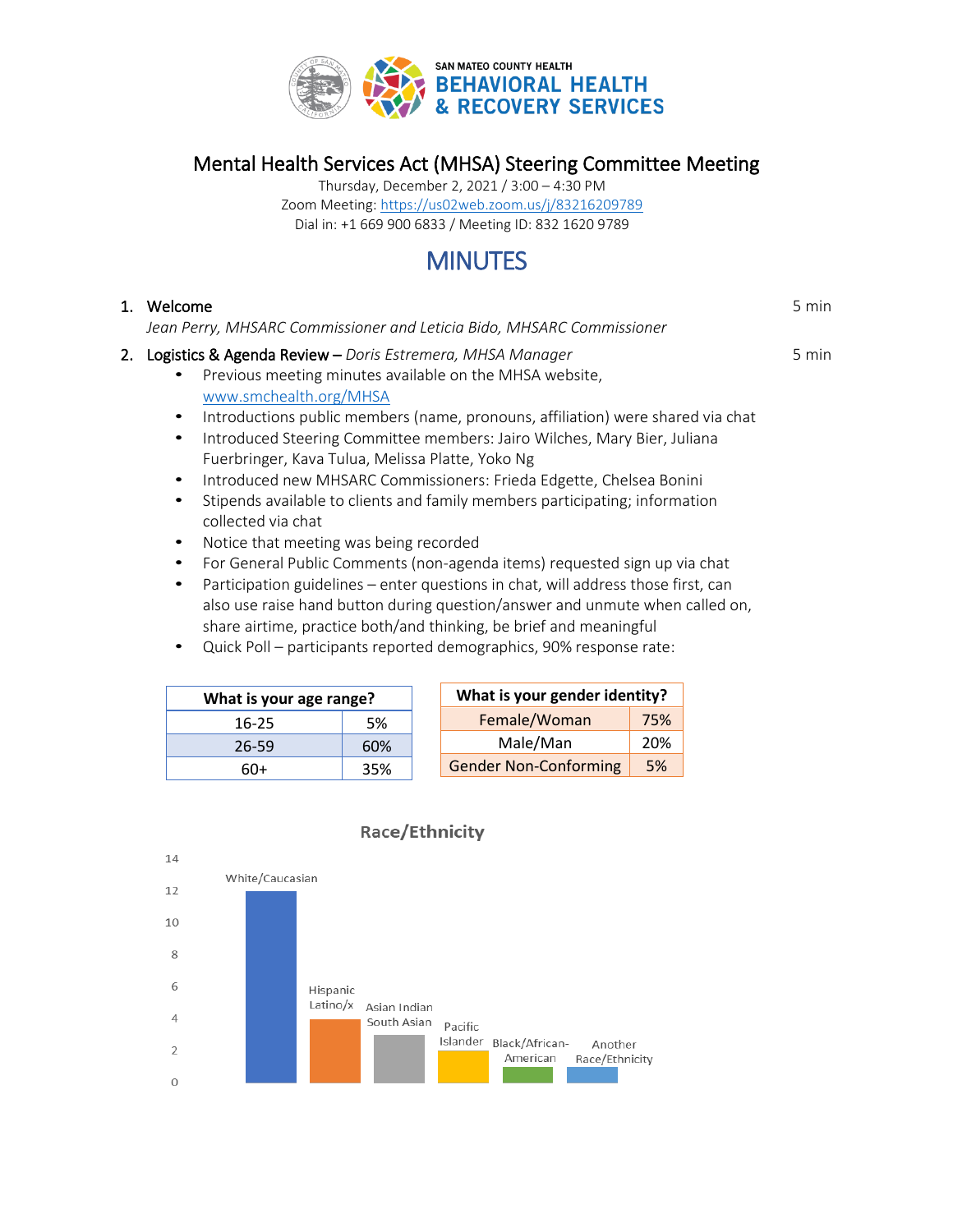

| What part of the county do you live in OR<br>work in? |     |  |
|-------------------------------------------------------|-----|--|
| <b>Central County</b>                                 | 25% |  |
| County-wide                                           | 30% |  |
| East Palo Alto/Belle Haven                            | .5% |  |
| <b>North County</b>                                   | 20% |  |



- MHSA Overview
	- o 1% tax imposed on personal income over \$1M to transform public mental health systems; this translates to \$34.3M annual avg in the last five years through fiscal year 2020-21
	- o 76% of revenue allocated to direct services and treatment for individuals living with serious mental illness; 51% of this must go to Full Service Partnerships (FSPs)
	- o 19% goes to PEI; 5% to INN
	- o Two components WET and CFTN do not have automatic allocations but, counties can allocate up to 20% per year to these components. In SMC, we transfer annually to WET for workforce development program and to CFTN for client devices, telehealth and electronic healthcare record system

#### 3. Announcements

- MHSA membership *– Doris Estremera*
	- o Steering Committee members will receive a follow-up demographic survey; we will be recruiting new members
	- o Steering committee applications and member roles/responsibilities are posted on the MHSA website, [www.smchealth.org/MHSA,](http://www.smchealth.org/MHSA) under "Steering Committee" tab
- Infrastructure funding *– Jean Perry*
	- o \$2.2 billion dollars available in the state of California for mental health infrastructure; applications rolled out recently.
	- o SMC submitted an application for the planning grants
	- o Please provide BHRS with ideas for example: upgrade the SSF clinic into a full behavioral health location, add 5<sup>th</sup> MHRC at Cordilleras, etc.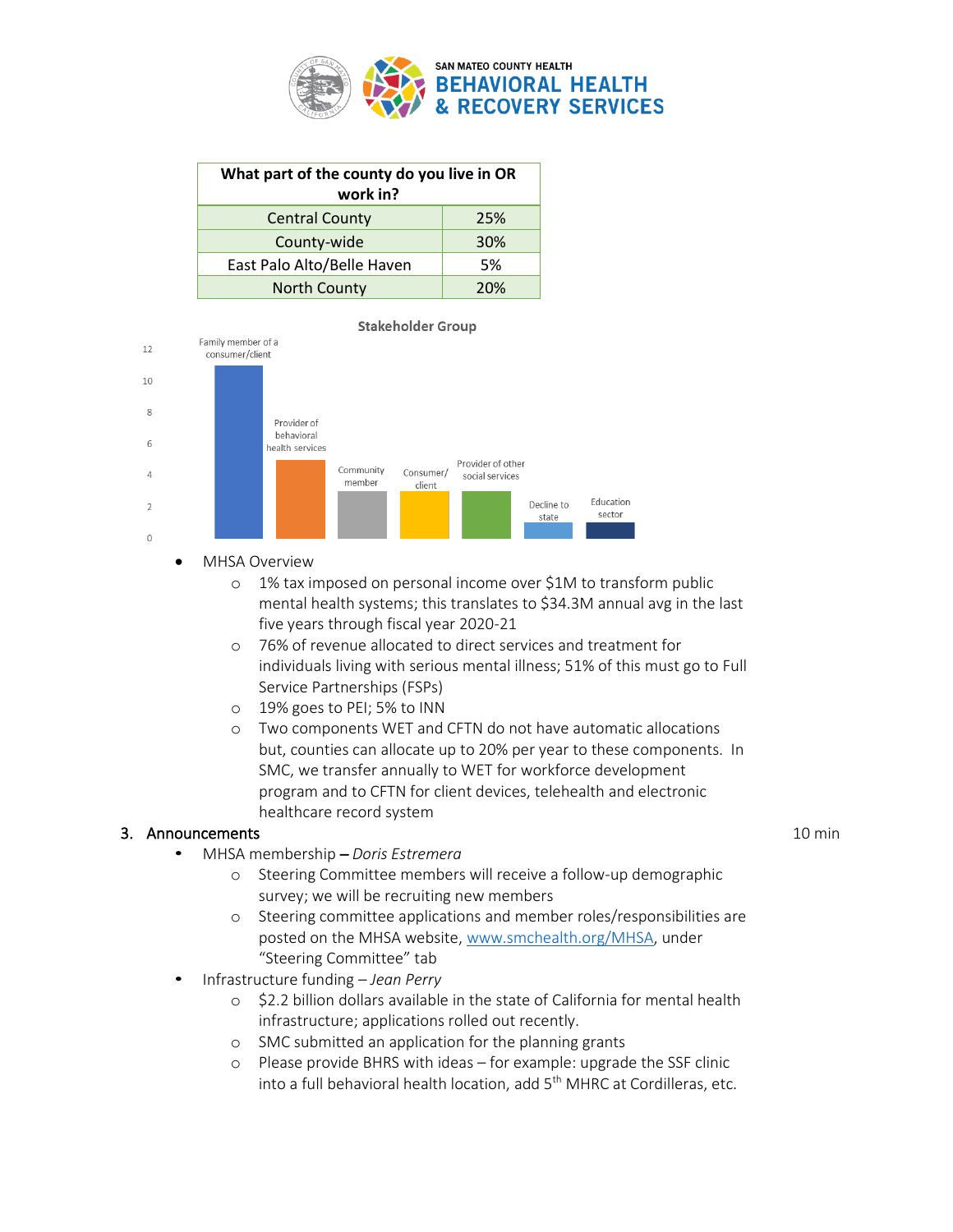

#### 4. General Public Comment *– Leticia Bido*

#### **Instructions**

- o For non-agenda items; comments limited to 2 minutes
- o Please do not respond to public comments to avoid back and forth, we will respond if we are able to or follow-up after the meeting
- o Requested names of individuals who are interested in providing general public via the chat.
- o Additional public comments can also be submitted via email to [mhsa@smcgov.org.](mailto:mhsa@smcgov.org)

#### **Comments**

o Jairo: application process for second Advocacy Academy is now opena 6-week course clients/family members to become advocates in their community, their lives, BHRS and MHSA. Copeland center conducts the academy; the first academy earlier this year and will start the second round in February 2022. Last week graduated a cohort of the "Lived Experience Academy".

#### From Chat:

- Jairo: posted Advocacy Academy flyer
- Lanajean: Both family members and peers are eligible for Advocacy Academy. correct?
- Jairo: yes, clients and family members/caretakers can join the Advocacy Academy
- o Kathy: I am a family member and with solutions for affordable housing. We need accountability for Full Service Partnerships and other BHRS settings; "it's not what you expect, it is what you inspect." People have to be treated well, it's been my son's experience where appointments are cancelled and not communicated.
- o Kathy: San Francisco started a program, Collaborative Caregiving Support Teams (it was on Saturdays' Chronicle newspaper) – program to help formerly homeless and individuals with serious mental illness can benefit; provides help with daily living (cleaning, shopping) run by dept of disability, dept of aging and dept of homeless and supportive housing. \$600/client/year and keeps individuals from being evicted from their housing.
- o Joan: here with Solutions for Supportive Housing in support for this effort

#### 5. Update - Housing Initiative Taskforce Recommendations

Doris provided context – in the Spring of this year,  $30+$  individuals came together as part of a Housing Taskforce to prioritize and make recommendation related to funding for housing resources and supports; a full spectrum of housing services for individuals living with mental health challenges was developed. All materials are available on the MHSA website, [https://www.smchealth.org/general-information/mhsa-housing.](https://www.smchealth.org/general-information/mhsa-housing) We will be

10 min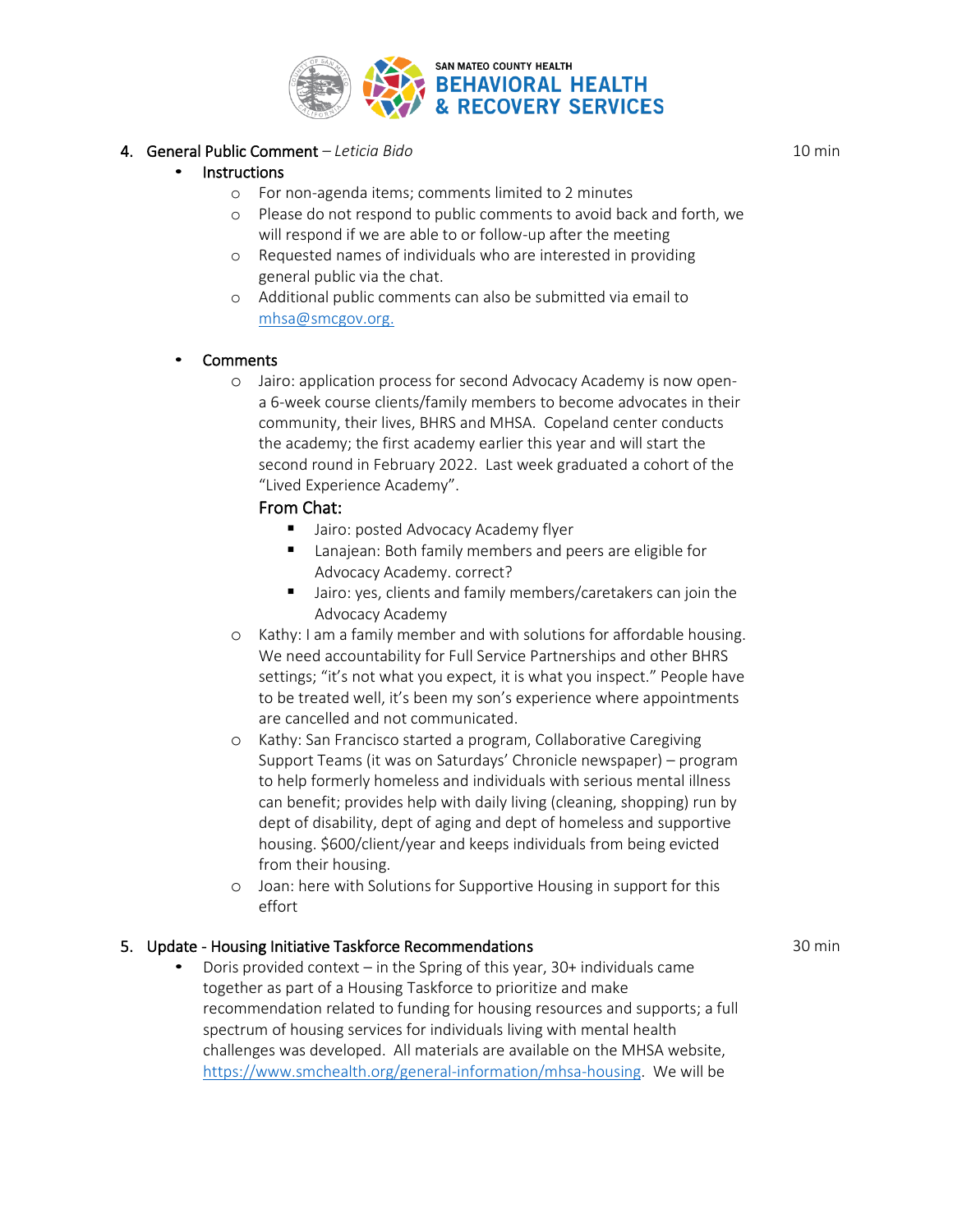

providing the progress we have made since the following 11 Housing Taskforce Recommendations were released:

- 1) Supportive Housing Units *– Judy Davila, Housing Consultant*
	- o Judy shared slides (attached below)
	- o \$5M of MHSA funds were transferred to Department of Housing for their affordable housing fund, a funding availability notice was released, staff reviewed applications received and selected 3 projects
	- o Projects were examined to fit following criteria:
		- interest and experience of developer to make housing for special needs populations and experience developing permanent supportive housing
		- project feasibility- permits, financing, env impact, community outreach, readiness to begin construction
		- location did it have public transportation, businesses and services nearby
		- building design safety, accessibility, community rooms, confidential office space, would it encourage interactions,
		- are population of building a good mix
		- amenities such as daycare, laundry, garages, computer labs, accessible units, etc.
	- o Three projects were selected and funds committed:
		- Week St. Apartments: EPA, MidePen & EPA CanDo; 135 affordable units, 8 MHSA units, 2024 completion
		- North Fair Oaks Apartments: NFO Redwood City; Affirmed Housing; 84 affordable units, 11 MHSA units, 2025 completion
		- Fire House Square Apartments: South San Francisco; Eden Housing; 82 affordable senior units, 6 MHSA units; 2024 completion
	- o Two additional projects that do not have MHSA development funds but will have MHSA units:
		- Kiku Apartments: Downtown San Mateo; Mid Pen; 224 affordable housing; 9 MHSA units, 2024 completion
		- NPLH Light Tree Apartments: East Palo Alto; 198 affordable units; 9 MHSA units
	- o Previously funded MHSA units: in 2007 State created the MHSA Housing Program, San Mateo received \$6.7M allocated to 6 housing projects for a total of 62 units
		- 2012 636 El Camino in South San Francisco; 20 MHSA units
		- 2013 Delaware Pacific in San Mateo; 10 MHSA units
		- 2012 Cedar Street in Redwood City; 14 MHSA units
		- 2019 Waverly Place in Redwood City; 15 MHSA units
		- 2020 Fair Oaks Commons in Redwood City; 6 MHSA units
		- 2020 Arroyo Green senior living; 6 MHSA units
		- 43 new units in development = 150 dedicated MHSA housing units! 55 years with onsite services, for 20 years at a minimum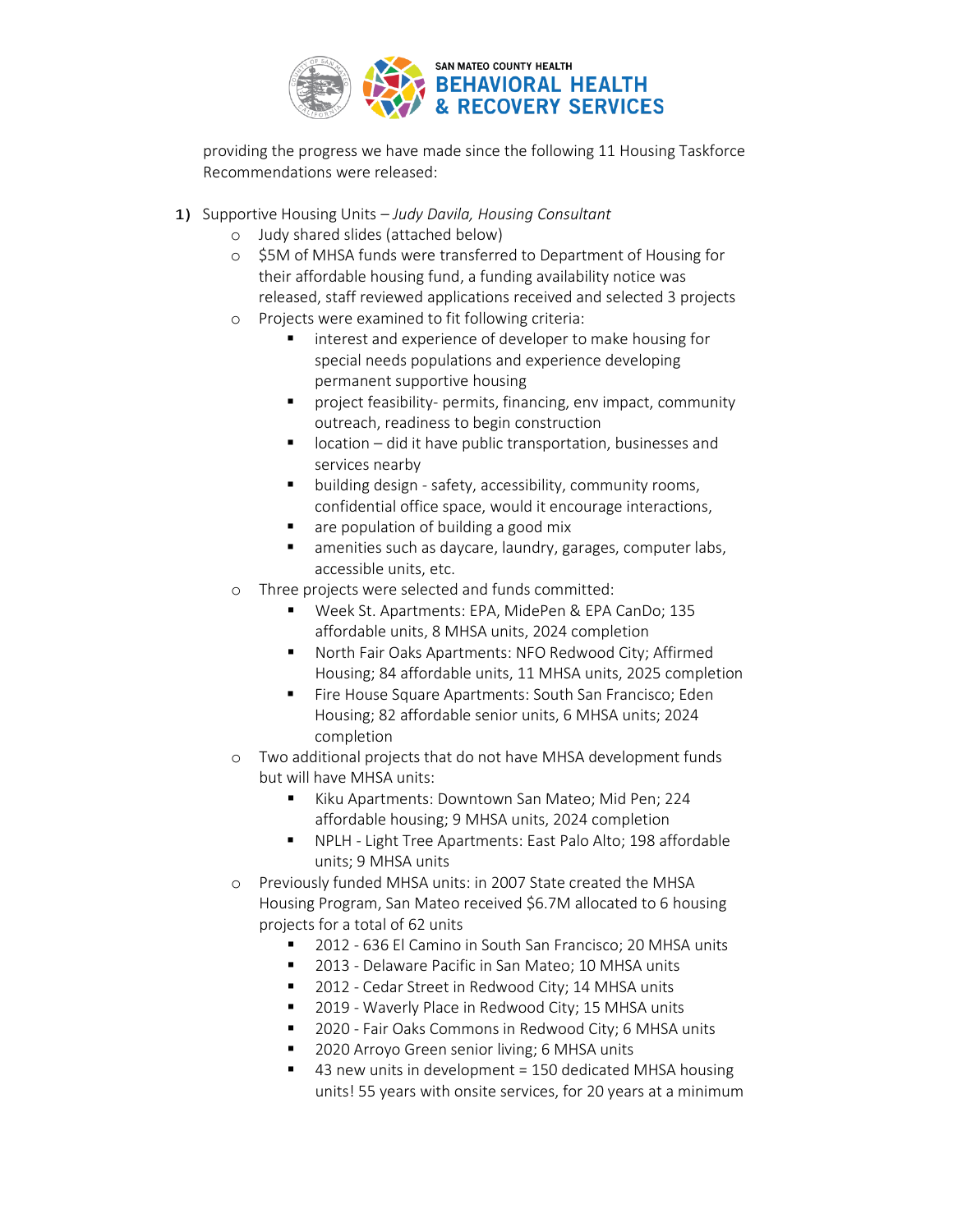

- There will be one more round of funding going into development next year!
- 2) Housing Locator and Field-based Services *– Doris Estremera*
	- o Recommendations 2, 6 and 7 are related to improve how we organize and manage available housing, how we support clients in finding housing, maintain their housing, receive ongoing living skills development, and peer navigators supports.
	- o This is a new project and will require developing a new scope of work and putting it out for a bidding process. A Request for Proposal process will be released for agencies to apply to provide the services.
	- o The project will include Housing Locator services including a webpage with up-to-date information on available housing resources, peer supports, outreach and field-based services involving an Occupational Therapist and a Peer Support Specialist.
	- o Will launch the RFP hopefully in the Spring of 2022. Judy Davila will help us scope out the project based on input we received from the Taskforce and then we will open it up for input from community stakeholders.
- 3) Supportive services for new housing units developed Doris reported that these will be made available in the future when the new supportive housing units open for service
- 4) Homeless Outreach Teams *– Ally Hoppis, Supervising Mental Health Clinician for BHRS Crisis and Outreach Team*
	- o new and improved team coming, HEAL Homeless Engagement, Assessment and Linkages; it was a very successful program that we are bringing back
	- o are in the hiring phase three new clinicians to go out into the community and meet clients where they are in their various stages of homeless either at-risk, recently or chronically homeless
	- o will get referrals, go into shelters, provide workshops, assessments, treatment plans, case management and linkages
- 5) Transitional housing support sand training Doris reported that the target date is TBD and likely will be started after getting through recommendations 2, 6, and 7
- 6) Outreach and field-based housing services –addressed above with item #2
- 7) Housing webpage addressed above with item #2
- 8) Flexible funds for housing related expenses (moving costs, deposits, first month's rent, etc.) – Doris reported that the original revenue source identified for this item turned out to be very inconsistent; will propose this for the upcoming MHSA Annual Update ongoing budget starting FY 22-23
- 9) Increased FSP housing funds current housing rate was increased but, will continue work with FSP consultants at Third Sector to ensure appropriate cost modeling for housing
- 10)Board & Care (B&C) Support *Talisha* Racy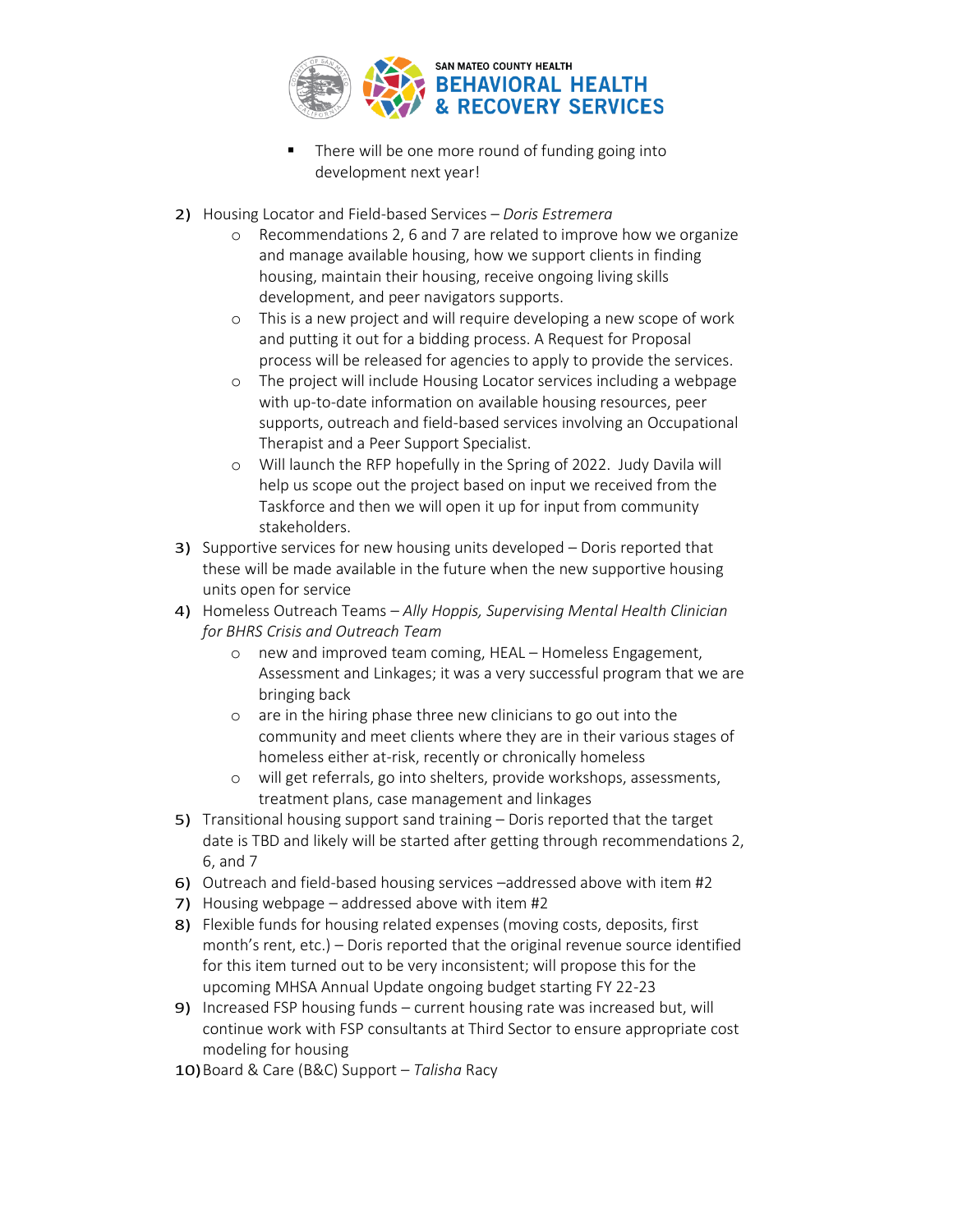

- o MHSA funding has been supporting virtual groups during the pandemic and included tablets; the groups will continue
- o Working on creating more incentives for B&C operators to show B&C appreciation including funding for enhancing living environments that are trauma-informed, culturally responsive and inclusive spaces.
- o Giving incentives for B&C that are able to maintain 95% occupancy.
- o Trainings on creating trauma informed spaces.
- o Over the years B&C's are closing. 2-3 have closed in the past two years  $\rightarrow$  recruitment efforts to open new B&C's and replace some lost beds
- o Appreciation efforts to honor B&C operators
- o Will return to share stories/pictures of spaces that have been transformed
- 11) Increase FSP slots for children/youth (C/Y) and transition-age youth (TAY)  $-$ Doris reported that funding for 10 C/Y and 5 TAY slots were added Edgewood's contract
- Public Input

#### From Chat:

- o Jean: How do MHSA supportive services relate to FSP services?
	- These are distinct but related services. When the Housing Program was developed the FSP services were used as the model to develop supportive services. Not all MHSA housing unit tenants are FSP clients, they may be ineligible for FSP but receiving intensive case management and some have a choice to move into FSP and yet, are guaranteed full spectrum and on-site services if receiving Supportive Services only. The MHSA resident service coordinator works with the tenants and with FSP teams and assigned case managers
- o Jean: What were the topics of client board and care groups?
	- Talisha: it included a combination of Seeking Safety, Illness Management and Recovery and Co-occurring support groups. These are ongoing groups.
- o Linder: Board and Care. How often are properties inspected? Do you require that wi-fi must be provided to clients in the house?
	- Talisha: we don't require Wi-Fi, some do have it. In terms of inspecting, we are not the licensing body but, BHRS has a B&C liaison staff that regularly visits the B&C and can bring up issues. The liaison may go once a week or a couple of times a week depending on needs.
- o Jean: What are the changes in B&C that are targeted? Did residents have input/recommendations?
	- Talisha: we are in the beginning stages; nothing has been decided. BHRS will seek B&C operator input and request that they seek client input as well. We want to be able to help B&C with maintenance costs as an incentive to remain open.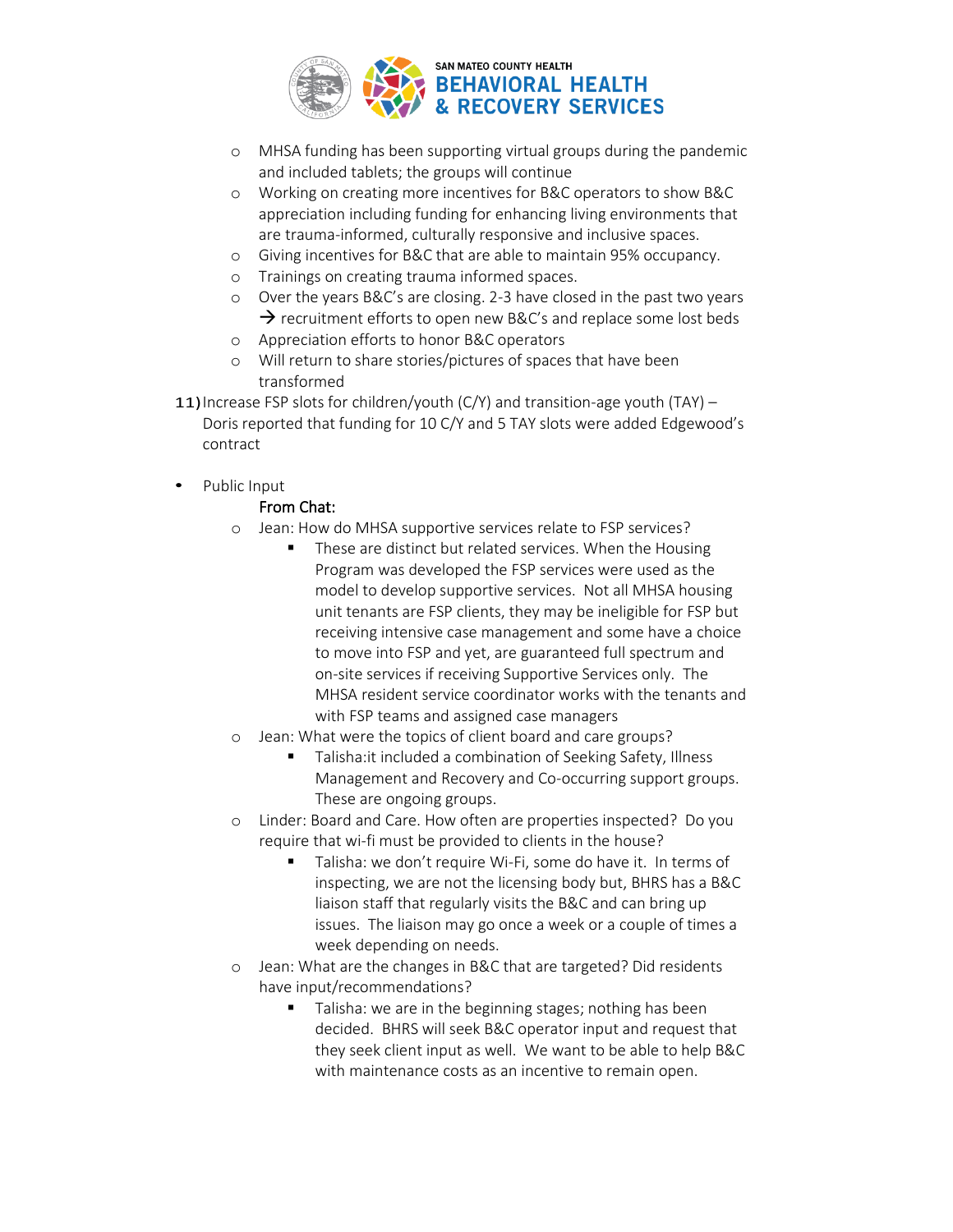

- o Karen: Good Afternoon for life skills development. My name is Karen Shea and with Solutions for Supportive Homes - our former foster son after he aged out had a terrible time - he has sickle cell disease and FASD. He really needs section 8 and supportive housing. He was homeless and sick with sickle cell pain all the time and now we are helping again -- but he needs long term housing and truly supportive services. He can't be homeless or he will die from sickle cell disease.
	- Karen: San Mateo County let him become homeless; he got super sick and I had to come back from Los Angeles to pick him up and help him, I am over 60 years old. He needs a place to live that is safe, he is understood and gets daily living supports. FSP service has to be comprehensive, not just a case manager that checks in once a month. Why would San Mateo County let him roll off of their radar to on the street, he was always in the E.R. We tried to bring him to the mental health hospital and there was no bed. How are we one of the most affluent counties and have an African-American kid that was born here, why can't he have section 8 and a place to live. I will never be a foster parent again and will not recommend it. He is on SSI and doesn't have section 8. If he is homeless again, he will be dead. He's 27 years old and I need help.
- o Franz: B&C: New/novice-are B&C's in private residential facilities or multi-unit facilities?
	- Talisha (by email, post meeting): The BHRS contracted board and care are primarily private homes licensed as an Adult Residential Facility (ARF) or Residential Facility for the Elderly(RCFE). We also have some beds in larger facilities.

#### Other Comments:

- o Lanajean: Wi-Fi is so important nowadays with telehealth and online services and seems more urgent than beautifying spaces.
- o Lanajean: who is the licensing body in-charge of B&C inspections and what is required to be compliant?
	- Talisha: this falls under Community Care Licensing; they go out at least once per year. If out of compliance, then there will be a Plan of Correction. Talisha shared this website: https://www.cdss.ca.gov/inforesources/community-carelicensing.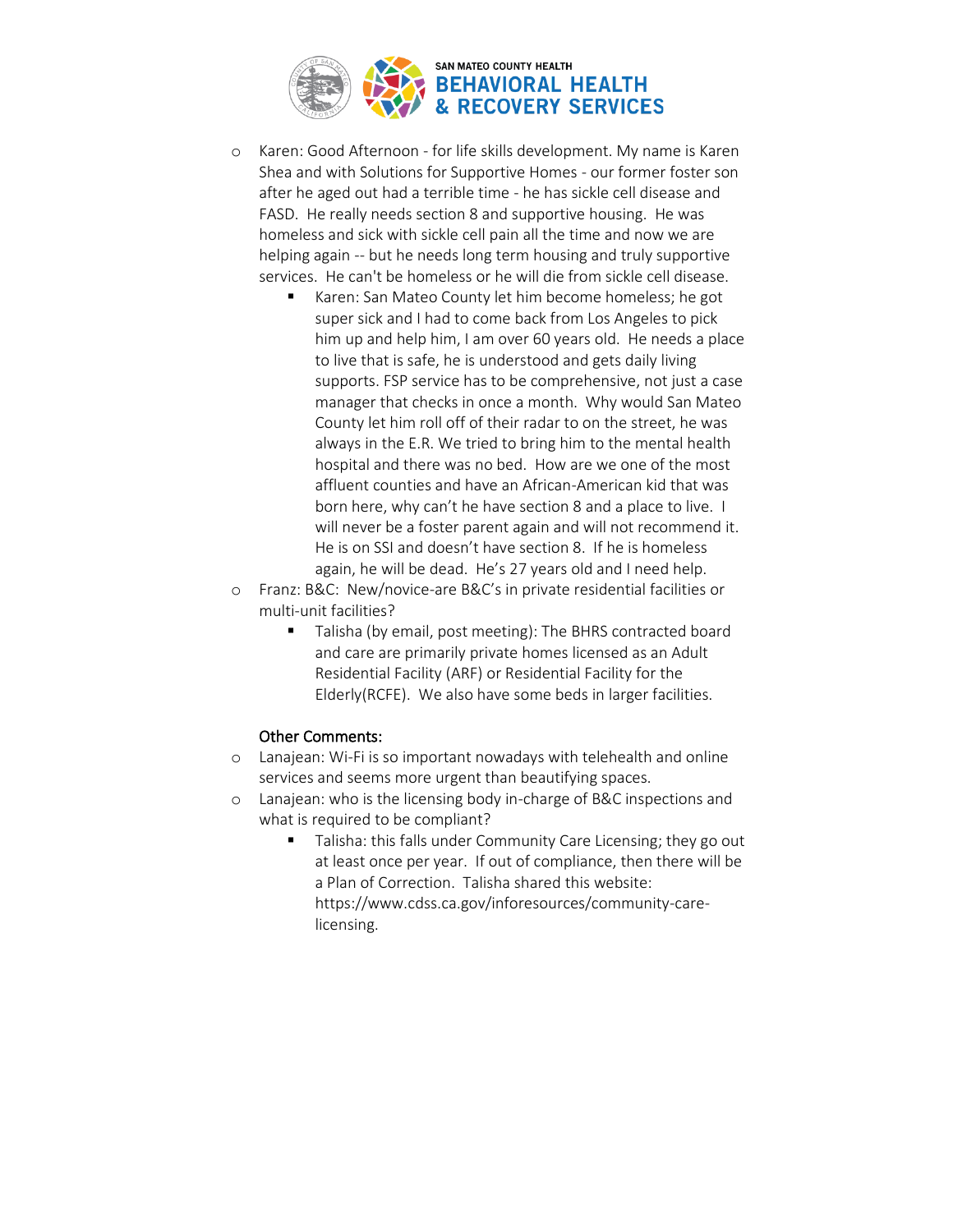

#### 6. Full Service Partnerships (FSPs) Workgroup Results *– Jean Perry*

- A workgroup was selected from an application process we made an effort to include diverse stakeholders (culturally, experience, geographic location)
- Third Sector consultants has been working with San Mateo County for a year to understand FSPs and improving quality of services and evaluation outcomes
- The original recommendations from Third Sector were minimal, not too many clients and providers had participated in interviews.
- The FSP workgroup added to the input by providing recommendations related to minimum FSP service expectation, identifying additional services needed, supporting staff retention and appropriate contractor rates, need to provide trauma informed, substance use and peer and family supports, ensuring housing and retention services (support with daily living skills), incorporating step-down services and guidelines. We shared stories of how FSP graduation is occurring. And, we provide input on enhancing ongoing data collection and evaluation including accountability – monitoring of deliverables.
- The full document with details on the recommendation is available on the MHSA website, [www.smchealth.org/MHSA,](http://www.smchealth.org/MHSA) under the "Announcements" tab. It includes the input
- The recommendations will be incorporated into the RFP … we discovered that therapy was not provided for everyone.

Public Input

- o Jairo: are wages stipulated in the contracts with FSPs.
	- Doris: No wages are not stipulated in contracts but, cost modeling for the service do incorporate wages. We are working with the consultant Third Sector to look at the minimum positions that are expected, what that would cost and that will determine the RFP award amount
	- Jean: Third Sector has been retained to continue to work with us during the RFP development phase and includes the budget development.
- o Suzanne: the FSP Workgroup Recommendations are excellent.
	- Doris: it was a great workgroup with lots of experience and input to share.

#### 7. Next MHSA Workgroup: MHSA Innovation (INN) Planning *– Doris Estremera*

- Doris we are required to use 5% of MHSA revenue on innovative projects. For San Mateo County this translates to about \$2M per year for new innovative projects with projects running for 3-5 years max
- INN projects have to be approved by the State, we anticipate a year-long process to plan for approval then an additional 6-8 months to go to bidding for projects that require a contracted provider
- The last INN planning cycle started in 2019 and one project just launched this past fall – the Social Enterprise Café for Filipino/a/x Youth. Two additional project RFPs are releasing this month.
- INN has to introduce a new practice or approach that has not been done anywhere else, including out-of-state.

20 min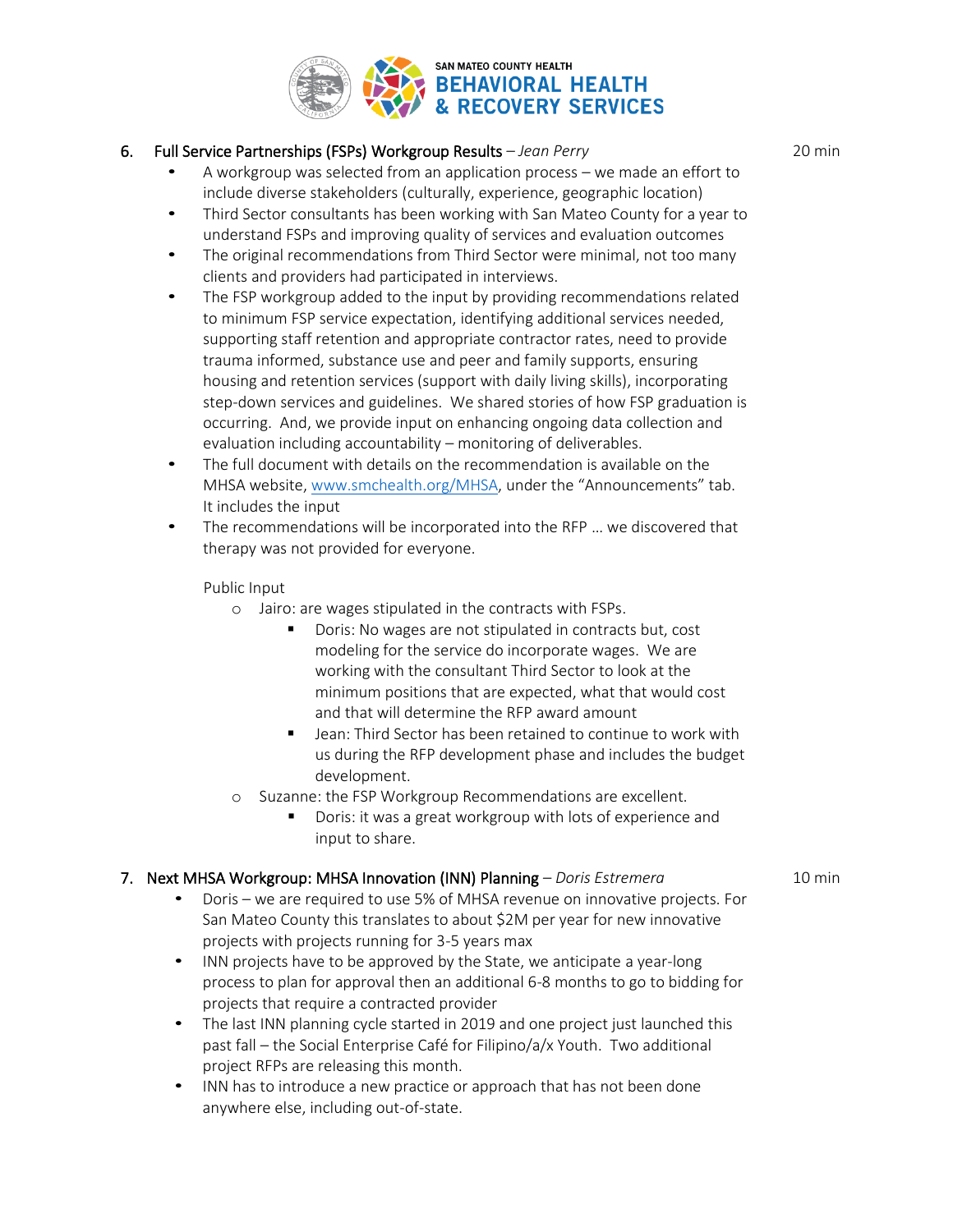

- INN projects can include a change to an existing practice… for example, applying something to a specific target population or changing something about the model. The Pride Center was innovative because a comprehensive, one-stop shop for mental health and social service for the LGBTQ community did not exist anywhere else. Pride Centers do exist in other states and counties but, not providing comprehensive mental health services.
- INN projects can apply a promising practice that has been successful in other settings. For example, the Social Enterprise Café project is applying a leadership and skills development for youth in running a café… this has been proven effective in public health settings. We are applying this model to behavioral health spaces and addressing a behavioral health need for Filipino/a/x youth (linkages, cultural identify formation and prevention)
- If a project has been demonstrated effective in the literature or google searches, and other research… then it is not considered innovative.
- The new INN workgroup will develop an inclusive and supportive process for individuals to submit INN ideas. A consultant will be brought on board to support this process. The workgroup will be involved in selecting the ideas that move forward to full scope proposal.
	- o 10-12 participants will be selected via a Participant Survey that will be released in January
	- o We will kick-off the work at the February MHSA Steering Committee meeting then the workgroup will meet monthly between March-May
- The INN Planning timeline was shared
- Public Input
	- o Jairo: for those that want to participate in the INN Workgroup, do we need to complete a survey to get selected?
		- Doris: yes, the Participation Survey will release in January.

## 8. Adjourn

\* Public Participation: All members of the public can offer comment at this public meeting; there will be set opportunities in the agenda to provide input. You can also submit questions and comments in the chat. If you would like to speak, please click on the icon labeled "Participants" at the bottom center of the Zoom screen then click on "Raise Hand." The host(s) will call on you and you will unmute yourself. Please limit your questions and comments to 1-2 minutes. The meeting will be recorded. Questions and public comments can also be submitted via email to [mhsa@smcgov.org.](mailto:mhsa@smcgov.org)

> \*REMINDER – Please Complete the Steering Committee Feedback Survey [https://www.surveymonkey.com/r/MHSA\\_MtgFeedback](https://www.surveymonkey.com/r/MHSA_MtgFeedback)